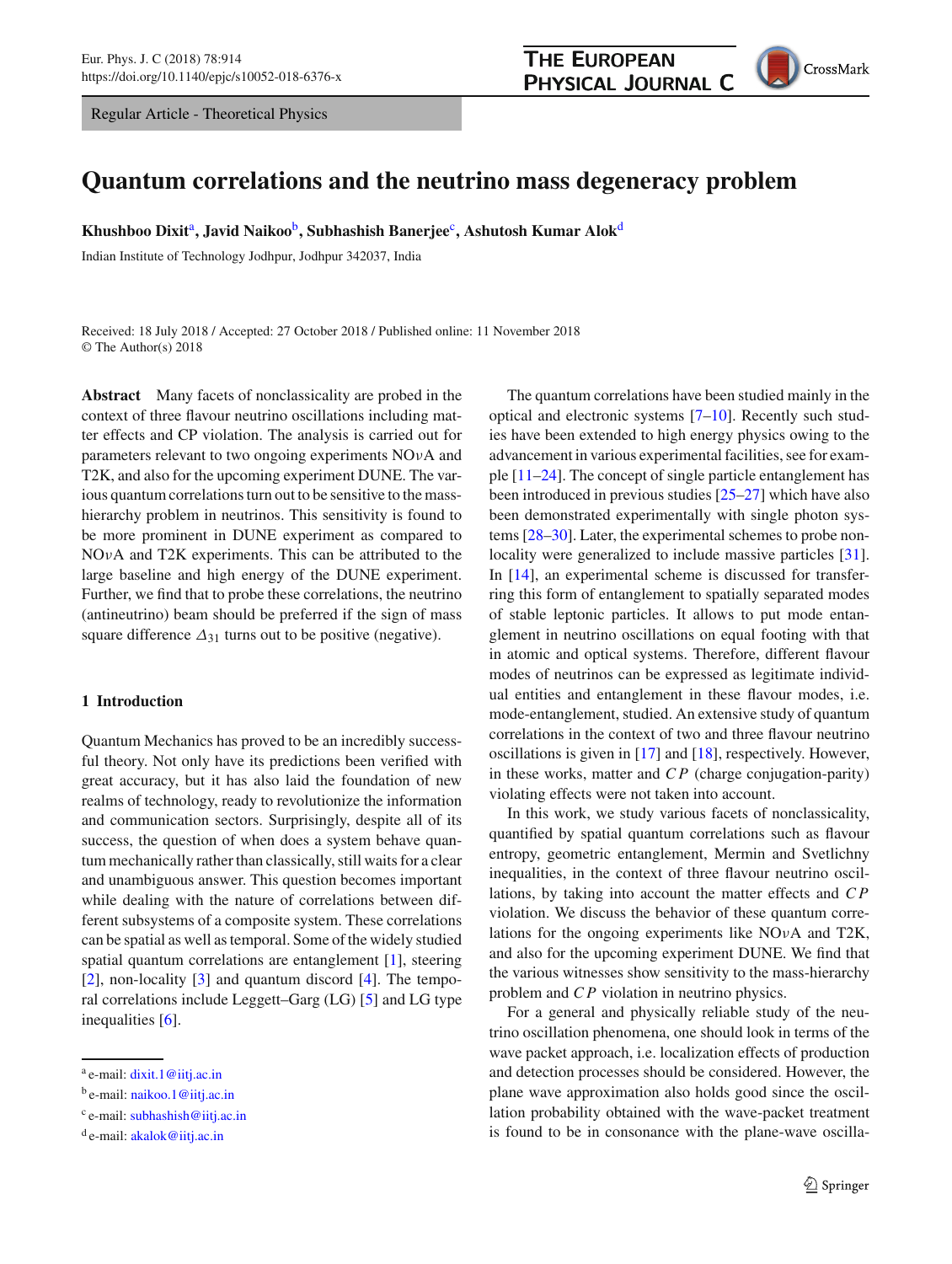tion probability averaged over the Gaussian *L*/*E* distribution [\[32](#page-6-18)]. Here *L* and *E* represent the distance travelled by the neutrino and its energy.

The paper is organized as follows: In Sect. [2,](#page-1-0) we give a brief description of the dynamics of the neutrino oscillation in three flavour case in vacuum and constant matter density. Section [3](#page-2-0) is devoted to a brief description of various quantum correlations studied in this work. Section [4](#page-3-0) gives the results and their discussion. We finally summarize our work in Sect. [5.](#page-6-19)

# <span id="page-1-0"></span>**2 Neutrino dynamics in vacuum and constant matter density**

In this section, we briefly describe the neutrino oscillations in vacuum and in constant matter density. To this aim, consider an arbitrary neutrino state  $|\Psi(t)\rangle$  at time *t*, which can be represented either in the flavour basis  $\{|v_e\rangle, |v_\mu\rangle, |v_\tau\rangle\}$  or in the mass-basis  $\{|v_1\rangle, |v_2\rangle, |v_3\rangle\}$  as:

$$
|\Psi(t)\rangle = \sum_{\alpha=e,\mu,\tau} \nu_{\alpha}(t) |\nu_{\alpha}\rangle = \sum_{i=1,2,3} \nu_{i}(t) |\nu_{i}\rangle.
$$
 (1)

<span id="page-1-2"></span>The coefficients in the two representations are connected by a *unitary* matrix [\[17](#page-6-16)[,18](#page-6-17)]

$$
\nu_{\alpha}(t) = \sum_{i=1,2,3} U_{\alpha i} \nu_i(t). \tag{2}
$$

A convenient parametrization for*U* in terms of mixing angles  $\theta_{ij}$  and *CP* violating phase  $\delta$  is given in Eq. [\(3\)](#page-1-1).

<span id="page-1-1"></span>
$$
U(\theta_{12}, \theta_{13}, \theta_{23}, \delta)
$$
  
= 
$$
\begin{pmatrix} c_{12}c_{13} & s_{12}c_{13} & s_{23}e^{-i\delta} \\ -s_{12}c_{23} - c_{12}s_{23}s_{13}e^{i\delta} & c_{12}c_{23} - s_{12}s_{23}s_{13}e^{i\delta} & s_{23}c_{13} \\ s_{13}s_{23} - c_{12}c_{23}s_{13}e^{i\delta} & -c_{12}s_{23} - s_{12}c_{23}s_{13}e^{i\delta} & c_{23}c_{13} \end{pmatrix},
$$
(3)

where  $c_{ij} = \cos \theta_{ij}$ ,  $s_{ij} = \sin \theta_{ij}$  and  $\delta$  is the *CP* violating phase.

The time evolution of massive states is given by  $v_i(t) =$  $e^{-iE_i t}$   $v_i(0)$ , which, along-with Eq. [\(2\)](#page-1-2), gives

$$
\nu_{\alpha}(t) = U_f \, \nu_{\alpha}(0). \tag{4}
$$

Here,  $U_f$  is the flavour evolution matrix, taking a flavour state from time  $t = 0$  to some later time  $t$ . In matrix form

$$
\begin{pmatrix}\nv_e(t) \\
v_\mu(t) \\
v_\tau(t)\n\end{pmatrix} = \begin{pmatrix}\na(t) & d(t) & g(t) \\
b(t) & e(t) & h(t) \\
c(t) & f(t) & k(t)\n\end{pmatrix} \begin{pmatrix}\nv_e(0) \\
v_\mu(0) \\
v_\tau(0)\n\end{pmatrix}.
$$
\n(5)

If the state at time  $t = 0$  is  $|v_e\rangle$ , then  $v_\alpha(0) = \delta_{\alpha e}$  $(\alpha = e, \mu, \tau)$ . Therefore after time *t*, we have  $v_e(t) = a(t)$ ,

<span id="page-1-3"></span> $\nu_{\mu}(t) = b(t)$  and  $\nu_{\tau}(t) = c(t)$ . Hence, the wave function can be written as

$$
|\Psi_e(t)\rangle = a(t)|\nu_e\rangle + b(t)|\nu_\mu\rangle + c(t)|\nu_\tau\rangle.
$$
 (6)

The survival probability is then given by  $|\langle v_e | \Psi_e(t) \rangle|^2$  =  $|a(t)|^2$ . Similarly,  $|b(t)|^2$  and  $|c(t)|^2$  are the transition probabilities to  $\mu$  and  $\tau$  flavour, respectively. The survival and transition probabilities are functions of energy difference  $\Delta E_{ij} = E_i - E_j$  (*j*,  $k = 1, 2, 3$ ). Also, in the ultra-relativistic limit, following standard approximations are adopted:

<span id="page-1-6"></span>
$$
\Delta E_{ij} \approx \frac{\Delta m_{ij}^2}{2E}; \quad E \equiv |\mathbf{P}|; \quad t \equiv L. \tag{7}
$$

These approximations are quite reasonable in the context of the experiments considered here, since the neutrinos are ultra relativistic with neutrino-masses of the order of a few electron-volts (eV) and the energy higher than  $10^6$  eV, as discussed in Sect. [2](#page-1-0) under *neutrino experiments.*

*Occupation number representation* Given the above formalism, one can introduce the occupation number associated with a given flavour or mass mode [\[14](#page-6-15)[,18](#page-6-17)[,33](#page-6-20)]

$$
|v_e\rangle \equiv |1\rangle_e |0\rangle_\mu |0\rangle_\tau
$$
  
\n
$$
|v_\mu\rangle \equiv |0\rangle_e |1\rangle_\mu |0\rangle_\tau
$$
  
\n
$$
|v_\tau\rangle \equiv |0\rangle_e |0\rangle_\mu |1\rangle_\tau
$$
  
\n
$$
|v_1\rangle \equiv |1\rangle_1 |0\rangle_2 |0\rangle_3
$$
  
\n
$$
|v_2\rangle \equiv |0\rangle_1 |1\rangle_2 |0\rangle_3
$$
  
\nmassive modes  
\n(9)  
\n
$$
|v_3\rangle \equiv |0\rangle_1 |0\rangle_2 |1\rangle_3
$$

<span id="page-1-4"></span>Here,  $|n\rangle_{\alpha}$  represents the *n*th occupation number state of a neutrino in mode  $\alpha$ .

$$
|\Psi_e(t)\rangle = a(t)|100\rangle + b(t)|010\rangle + c(t)|001\rangle.
$$
 (10)

<span id="page-1-7"></span><span id="page-1-5"></span>Thus the time evolved flavour state (Eq. [6\)](#page-1-3) can be viewed as an entangled superposition of flavour modes (Eq. [10\)](#page-1-4) with the time dependent coefficients given by Eq. [\(5\)](#page-1-5). Care should be taken in dealing with the above defined Fock representations in the flavour and mass basis as they are unitarily inequivalent in the quantum field theoretic description of neutrino oscillations [\[34](#page-6-21)]. Specifically, the unitary equivalence of the flavour and the mass state given in Eq. [\(2\)](#page-1-2), is not valid under the infinite volume approximation as the flavour and mass eigenstates become orthogonal and the vacuum for definite flavour neutrinos can not be identified with the vacuum state for definite mass neutrinos. However, in this work, we stick to ultra relativist approximation, Eq. [\(7\)](#page-1-6), under which the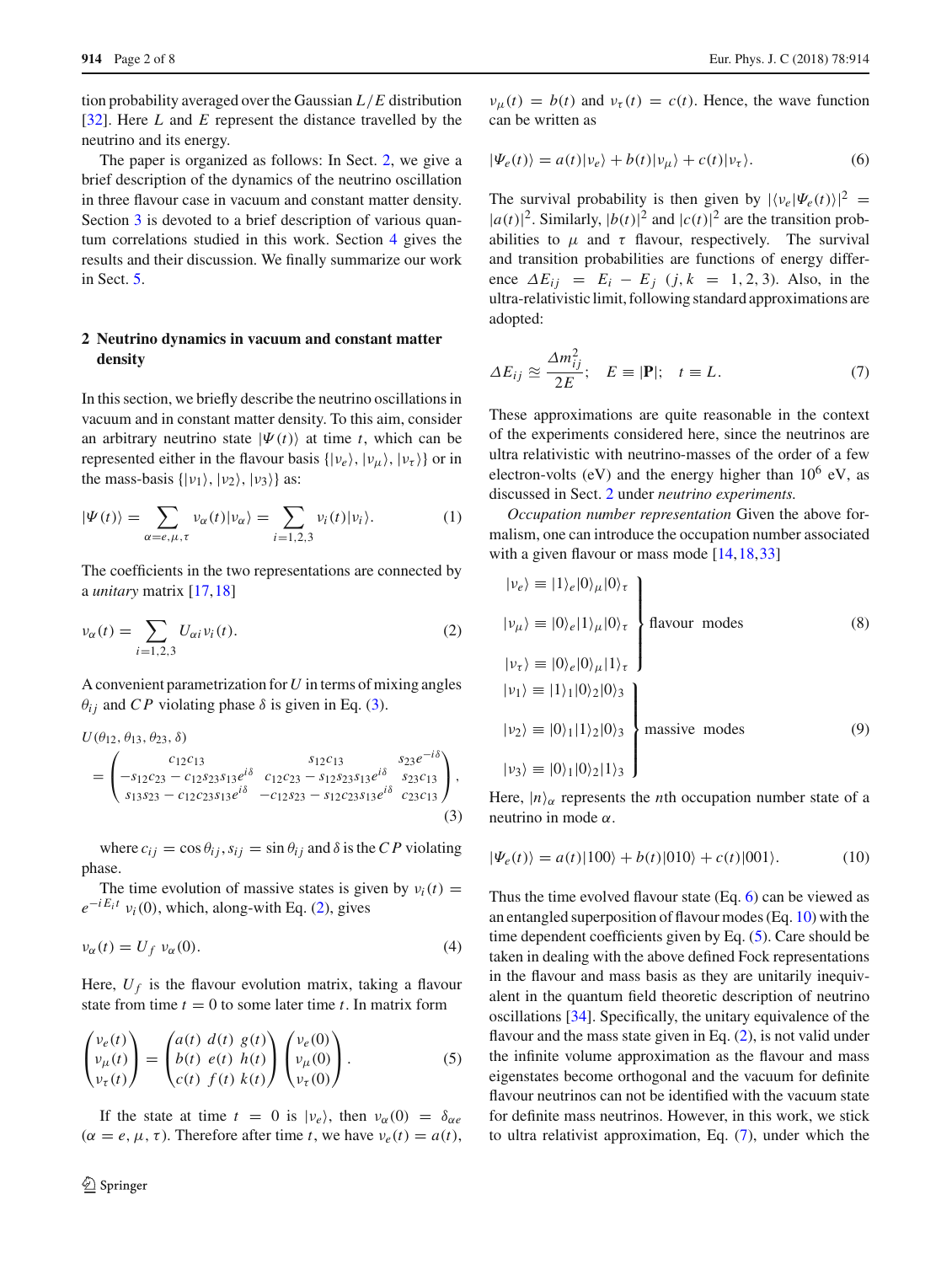unitary equivalence holds and talk about the various nonclassical witnesses viz., entanglement existing among different flavour modes in a single particle setting. It would be interesting to investigate the behavior of these witnesses by incorporating the various non trivial effects arising from quantum field theoretic treatment of neutrino oscillation viz, vacuum condensation.

*Matter effect* The matter density has significant effect on the neutrino energy spectrum. The effects of earth's matter density on neutrino oscillations has been studied using various models for matter densities [\[35](#page-6-22)[–41\]](#page-6-23). To incorporate the matter effect, we are going to use the formalism developed in [\[42](#page-6-24)[,43](#page-6-25)]. In vacuum, the Hamiltonian *H<sup>m</sup>* is given by  $H_m = diag[E_1, E_2, E_3]$ , where  $E_a = \sqrt{m_a^2 + p^2}$ ,  $a = 1, 2, 3$  are the energies of the neutrino mass eigenstates  $|v_a\rangle$ , with masses  $m_a$  and momentum  $p$ . When neutrinos propagate through ordinary matter, the Hamiltonian picks up an additional term as a consequence of the weak interaction with the electrons in the matter. This additional potential term is diagonal in the flavour basis and is given by  $V_f = diag[A, 0, 0]$ , where  $A = \pm \sqrt{2} G_f N_e$  is the matter density parameter and  $G_f$  and  $N_e$  are the Fermi coupling constant and electron number density, respectively. The sign of the matter density parameter is positive for neutrinos and negative for antineutrinos. We assume that the electron density *N<sup>e</sup>* is constant throughout the matter in which the neutrinos are propagating. In the mass basis, the additional potential term becomes  $V_m = U^{-1}V_fU$ , where *U* is given in Eq. [\(3\)](#page-1-1). Thus the Hamiltonian in mass basis is given by  $\mathcal{H}_m = H_m + U^{-1}V_fU$ . After some algebra, one finally obtains the matter counterpart of the flavour evolution matrix defined in Eq. [\(4\)](#page-1-7):

<span id="page-2-2"></span>
$$
U_f(L) = \phi \sum_{n=1}^{3} e^{-i\lambda_n L} \frac{1}{3\lambda_n^2 + c_1} \left[ (\lambda_n^2 + c_1) \mathbf{I} + \lambda_n \tilde{\mathbf{T}} + \tilde{\mathbf{T}}^2 \right].
$$
\n(11)

Here  $\phi \equiv e^{iLtrH_m/3}$ ,  $\lambda_n$  (*n* = 1, 2, 3) are the eigenvalues of **T** matrix defined further in Eq. [\(12\)](#page-2-1),  $\tilde{\mathbf{T}} = U \mathbf{T} U^{-1}$ and  $c_1 = det \mathbf{T} \times Tr \mathbf{T}^{-1}$ . For a multilayer model potential with density parameters  $A_1, A_2, A_3 \ldots A_m$ , and lengths  $L_1, L_2, L_3, \ldots, L_m$ , the net flavour evolution operator will be the product of the operators corresponding to the each den- $\frac{1}{2}$  sity, that is,  $U_f|_{Net} = U_f(L_1) \cdot U_f(L_2) \cdot U_f(L_3) \cdot \ldots \cdot U_f(L_m) \cdot$ 

#### *Neutrino experiments*

- T2K (Tokai-to-Kamioka) is an off-axis experiment [\[44,](#page-6-26) [45](#page-6-27)] using a  $v_{\mu}$  – neutrino beam originating at J-PARC (Japan Proton Accelerator Complex) with energy-range of approximately 100 MeV to 1 GeV and the baseline of 295 km.
- NOνA (NuMI Off-Axis ν*<sup>e</sup>* Appearance), the long baseline experiment, uses neutrinos from NuMI (Neutrinos at the Main Injector) beamline at Fermilab optimized to observe  $v_{\mu} \rightarrow v_e$  oscillations. This experiment uses two detectors, both located at 14 mrad off the axis of the NuMI beamline, the near and far detectors are located at 1 km and 810 km from the source, respectively. The flavour composition of the beam is 92.9% of  $v_{\mu}$  and 5.8% of  $\bar{v}_{\mu}$  and 1.3% of  $v_e$  and  $\bar{v}_e$ ; the energy of the neutrino beam varies from 1.5 GeV to 4 GeV. The spectrum for NuMI beamline for various off-axis locations is given in [\[46](#page-6-28)[–48](#page-7-0)].
- DUNE is an experimental facility which uses NuMI neutrino beam with energy range of 1–10 GeV from Fermilab and has a long baseline of 1300 km. This enables L/E, of about 10<sup>3</sup> km/GeV, to reach good sensitivity for *C P* measurement and determination of mass hierarchy [\[49\]](#page-7-1).

The matter density in all these experiments is approximately 2.8  $gm/cc$ , which corresponds to the density parameter  $A \approx$  $1.01 \times 10^{-13} eV$ .

In the next section we analyze the behavior of various quantum correlations in the context of the experiments described above.

#### <span id="page-2-0"></span>**3 Measures of quantum correlations**

<span id="page-2-3"></span>The general form of Eq. [\(6\)](#page-1-3), for initial state  $|v_{\alpha}\rangle$ , can be written as:

$$
|\Psi_{\alpha}(t)\rangle = \xi_1(t)|\nu_e\rangle + \xi_2(t)|\nu_\mu\rangle + \xi_3(t)|\nu_\tau\rangle.
$$
 (13)

with

<span id="page-2-1"></span>
$$
\mathbf{T} = \begin{pmatrix} AU_{e1}^2 - \frac{1}{3}A + \frac{1}{3}(E_{12} + E_{13}) & AU_{e1}U_{e2} & AU_{e1}U_{e3} \\ AU_{e1}U_{e2} & AU_{e2} - \frac{1}{3}A + \frac{1}{3}(E_{21} + E_{23}) & AU_{e2}U_{e3} \\ AU_{e1}U_{e3} & AU_{e2}U_{e3} & AU_{e3}^2 - \frac{1}{3}A + \frac{1}{3}(E_{31} + E_{32}) \end{pmatrix}.
$$
 (12)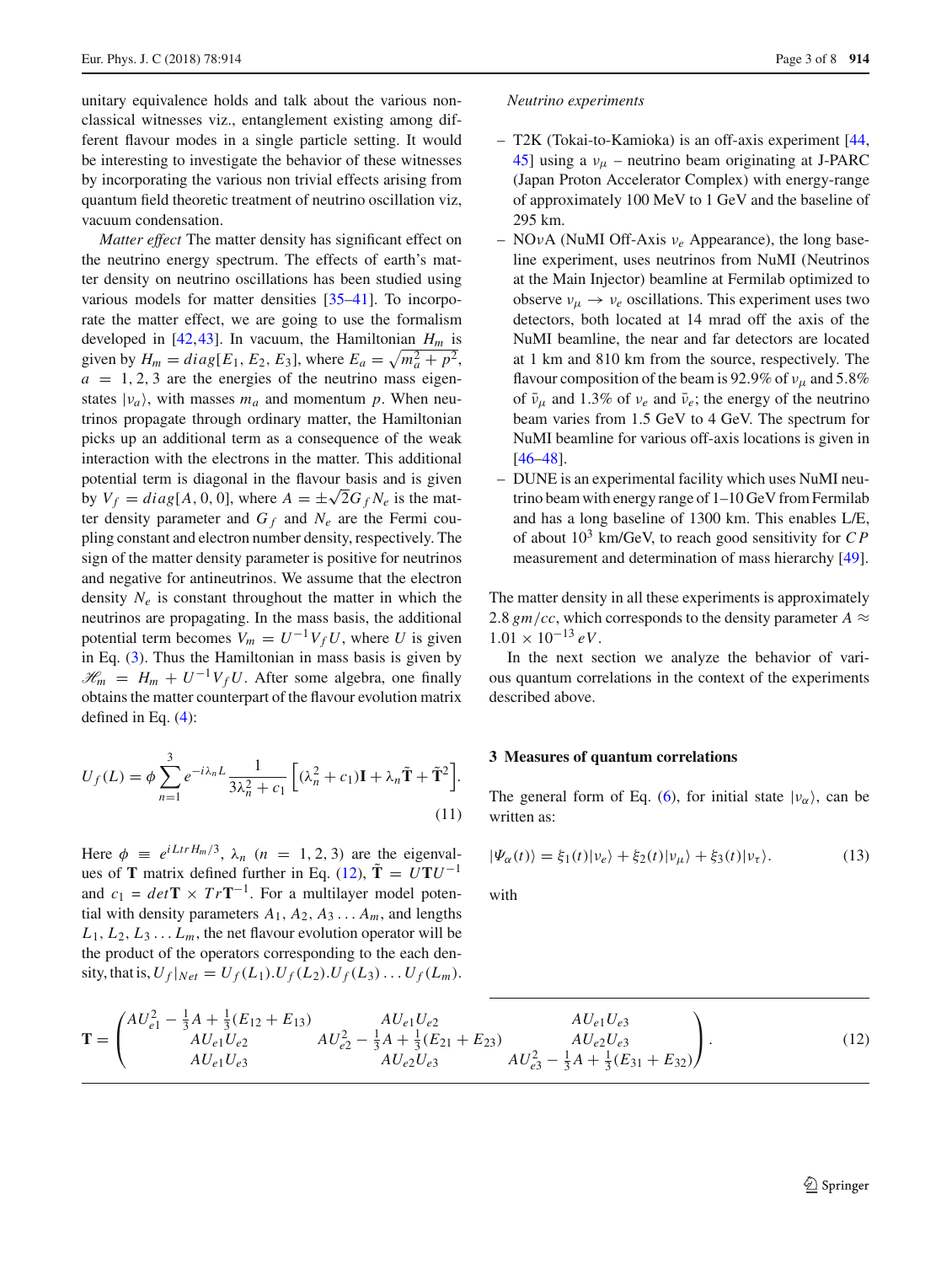$$
\begin{cases}\n\xi_1(t) = a(t), \ \xi_2(t) = b(t), \ \xi_3(t) = c(t), \quad \text{if } \alpha = e \\
\xi_1(t) = d(t), \ \xi_2(t) = e(t), \ \xi_3(t) = f(t), \quad \text{if } \alpha = \mu \\
\xi_1(t) = g(t), \ \xi_2(t) = h(t), \ \xi_3(t) = k(t), \quad \text{if } \alpha = \tau\n\end{cases}
$$
\n(14)

where  $a(t)$ ,  $b(t)$ ,  $c(t)$ ...  $k(t)$  are the elements of  $U_f$  matrix defined in Eq. [\(4\)](#page-1-7) for vacuum. In matter, the corresponding elements of the flavour evolution of matrix [\(11\)](#page-2-2), are used. Equivalently, Eq. [\(13\)](#page-2-3) can be written in the occupation number representation as:

<span id="page-3-1"></span>
$$
|\Psi_{\alpha}(t)\rangle = \xi_1(t)|100\rangle + \xi_2(t)|010\rangle + \xi_3(t)|001\rangle. \tag{15}
$$

With this general setting, we now discuss various facets of quantum correlation.

1. *Flavour entropy* For the pure states [\(15\)](#page-3-1), the standard measure of entanglement is given as [\[18](#page-6-17)]

$$
\mathcal{S}(|\xi_i|^2) = -\sum_{i=1}^3 |\xi_i|^2 \log_2(|\xi_i|^2) - \sum_{i=1}^3 (1 - |\xi_i|^2) \log_2(1 - |\xi_i|^2).
$$
 (16)

This measure serves as a tool to probe the nonclassicality of the system. In the context of neutrino oscillation, the flavour entropy parameter  $\mathscr{S} = 0$  for an initially prepared neutrino state  $v_{\alpha}$  ( $\alpha = e, \mu, \tau$ ), and reaches its upper bound  $\mathscr{S} = 1$  for the maximally nonclassical state in the *W* class  $\frac{1}{\sqrt{2}}$  $\frac{1}{3}(|100\rangle + |010\rangle + |001\rangle)$  [\[50\]](#page-7-2).

2. *Tripartite geometric entanglement* Tripartite geometric entanglement *G* for the pure states, given in Eq.  $(15)$ , is defined as the cube of the geometric mean of Shannon entropy over every bipartite section.

$$
G = H(\xi_1(t)^2)H(\xi_2(t)^2)H(\xi_3(t)^2),\tag{17}
$$

where  $H(p) \equiv -p \log_2(p) - (1-p) \log_2(1-p)$  is the bipartite entropy. This is a weaker condition than genuine tripartite nonlocality discussed below. The genuine tripartite entanglement does not exist if  $G = 0$ .

3. *Absolute and genuine tripartite nonlocality (Mermin and Svetlichny inequalities)* The violation of a Bell type inequality (viz., CHSH) for a two qubit state is said to imply nonlocality. A generalization to three party system is not straightforward. Mermin inequality is based on the assumptions that all the three qubits are locally and realistically correlated; hence a violation would be a signature of the tripartite nonlocality shared among the qubits. It was shown in [\[51](#page-7-3)[,52](#page-7-4)] that the biseparable states also violate the Mermin inequality. This motivated Svetlichny to

formulate a hybrid nonlocal-local realism based inequality, the Svetlichny inequality. A three qubit system may be nonlocal if nonclassical correlations exist between two of the three qubits. Such a state would be absolute nonlocal and will violate Mermin inequality [\[53\]](#page-7-5) for a particular set of detector setting  $(A, B, C)$  and  $(A', B', C')$ . The two Mermin inequalities are:

$$
M_1 \equiv \langle ABC' + AB'C + A'B'C - A'B'C' \rangle \le 2,
$$
  
\n
$$
M_2 \equiv \langle ABC - A'B'C - A'B'C' - AB'C' \rangle \le 2.
$$
\n(18)

However, a violation of Mermin inequality does not necessarily imply genuine tripartite nonlocality. A state violating a Mermin inequality may fail to violate a Svetlichny inequality, which provides a sufficient condition for genuine tripartite nonlocality [\[54](#page-7-6)] and is given by

$$
\sigma \equiv M_1 + M_2 \le 4. \tag{19}
$$

### <span id="page-3-0"></span>**4 Results and discussion**

<span id="page-3-2"></span>For DUNE experiment, Fig. [1](#page-4-0) depicts the variation of the maximum of various quantum witnesses like flavour entropy, geometric entanglement, Mermin parameters (*M*1, *M*2) and Svetlichny parameter  $(\sigma)$  with respect to the *CP* violating phase δ, for the case of neutrino and antineutrino, respectively. It can be seen that all the witnesses show different characteristics for the positive and negative signs of large mass square difference  $\Delta_{31}$  $\Delta_{31}$  $\Delta_{31}$ . Figures [2](#page-5-0) and 3 depict the same for ongoing NOνA and T2K experiments, for neutrino beam. The corresponding antineutrino plots show similar features, such as inversion of mass-hierarchy, as in the DUNE plots and hence are not depicted here.

<span id="page-3-3"></span>A general feature observed in these results is that the different measures of nonclassicality are sensitive to the sign of  $\Delta_{31}$ . The distinction being more prominent in DUNE experiment compared to the NOνA and T2K experiments. This can be attributed to the high energy and long baseline of the DUNE experiment.

The quantum correlation measures studied in this work can attain their upper bounds for some specific values of *L*/*E* [\[18](#page-6-17)]. In the present study, however, by taking into account the matter effects and CP violation, we are restricting *L*/*E* within the experimentally allowed range; consequently the various nonclassical measures do not reach their maximum allowed values. Mermin inequalities are violated for all values of  $\delta$ which means that if one of the three parties is traced out, still there will be residual nonlocality in the system. Violation of the Svetlichny inequality reflects the nonlocal correlation between every subsystem of the tripartite system. To achieve significant violation of correlation measures one should use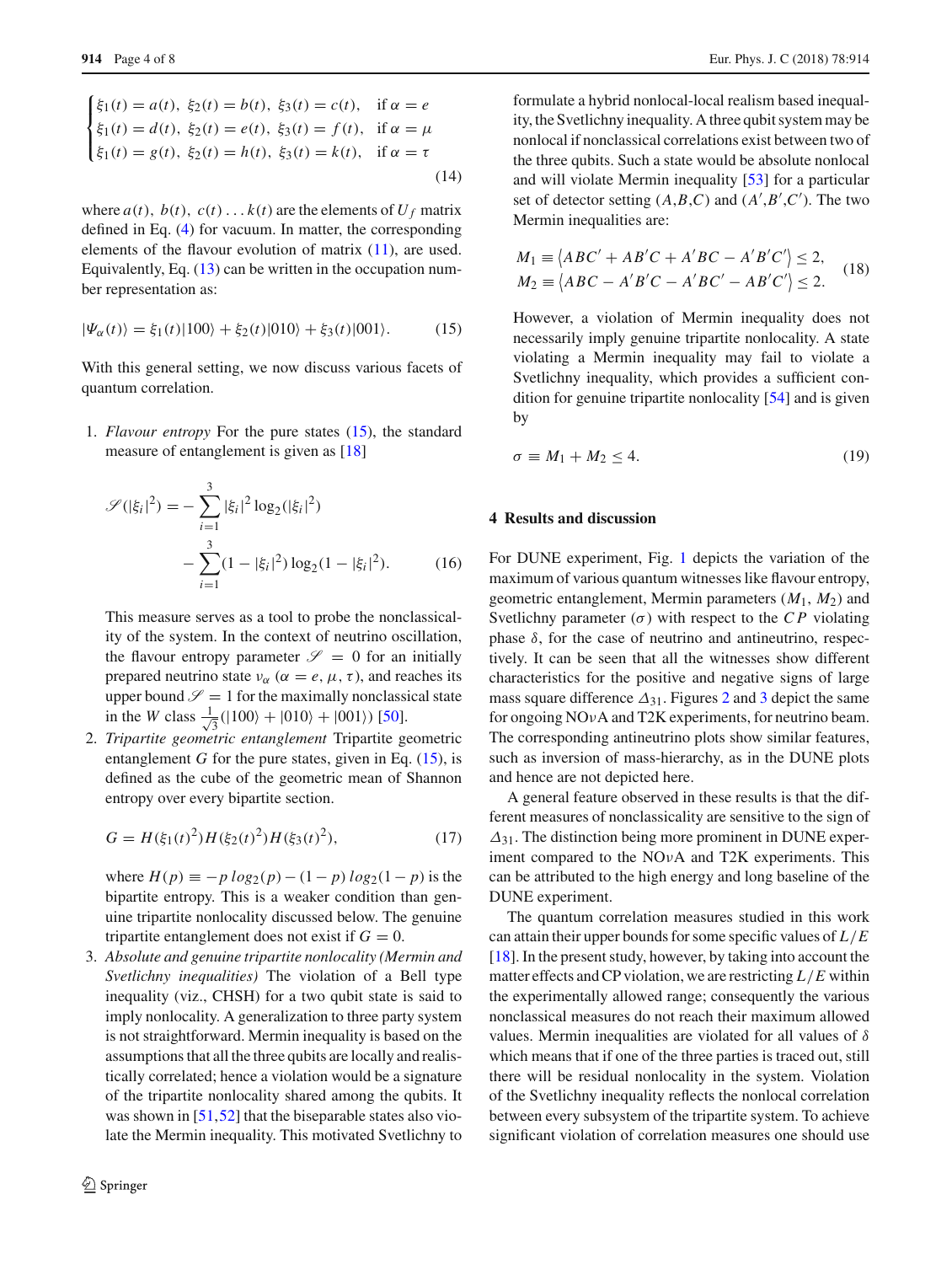

<span id="page-4-0"></span>**Fig. 1** DUNE. The maximum of various quantum correlations such as Flavour entropy (first row), Geometric entanglement (second row), Mermin parameters  $(M_1, M_2)$  (third row) and Svetlichny parameter  $(\sigma)$ (fourth row) depicted with respect to the  $CP$  violating phase  $\delta$  for DUNE experiment. The left and right panels pertain to the neutrino and antineutrino case, respectively. Solid (blue) and dashed (red) curves correspond

to the positive and negative signs of∆31, respectively. The mixing angles and the squared mass differences used are  $\theta_{12} = 33.48^\circ$ ,  $\theta_{23} = 42.3^\circ$ ,  $\theta_{13} = 8.5^\circ$ ,  $\Delta_{21} = 7.5 \times 10^{-5} eV^2$ ,  $\Delta_{32} \approx \Delta_{31} = 2.457 \times 10^{-3} eV^2$ . The energy range used is *E* : 1−10 *GeV* and the baseline used is 1300 km. The neutrinos pass through a matter density of 2.8 *gm*/*cc*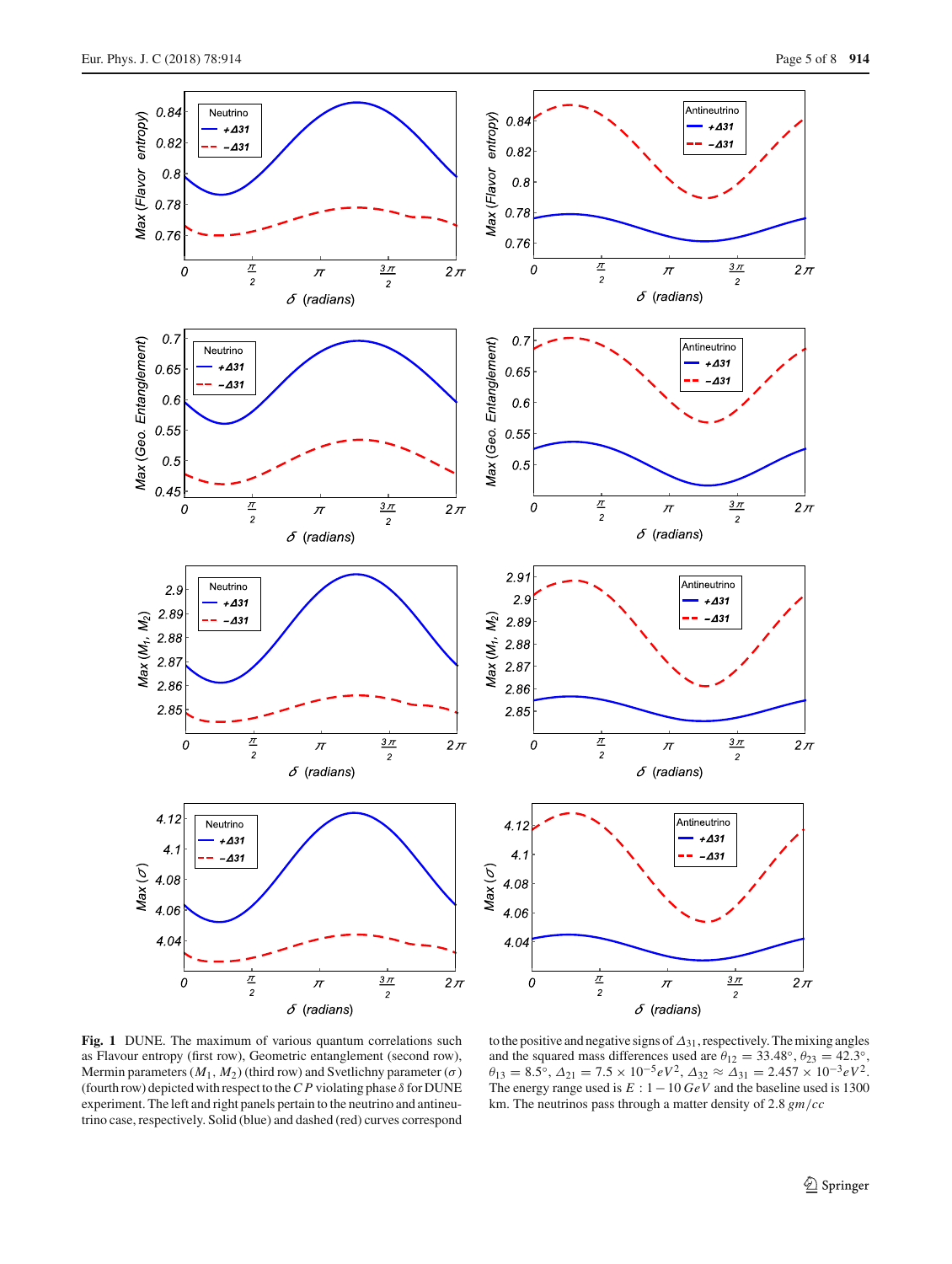

<span id="page-5-0"></span>**Fig. 2** NOνA: quantum correlations such as Flavour entropy (first), Geometric entanglement (second), Mermin parameter (*M*1, *M*2) (third) and Sevtlichny parameter  $(\sigma)$  (fourth) parameters, plotted with respect to the *CP* violating phase  $\delta$  for NO<sub>v</sub>A experiment for the case of neutrinos. The energy is varied between 1.5 − 4 *GeV* and the baseline is chosen as 810 km. The various mixing angles and squared mass differences used are the same as for Fig. [1](#page-4-0)

neutrino-beam if the sign of  $\Delta_{31}$  is positive (normal mass hierarchy), while antineutrino-beam should be used in case of negative sign of  $\Delta_{31}$  (inverted mass hierarchy).



<span id="page-5-1"></span>**Fig. 3** T2K: showing Flavour entropy (first), Geometric entanglement (second), Mermin parameter (*M*1, *M*2) (third) and Sevtlichny parameter (σ ) (fourth) parameters, as function of the *C P* violating phase δ. The energy is taken between 0.1 − 1 *GeV* and the baseline is 295 km

From the definitions of flavour entropy (Eq. [16\)](#page-3-2) and geo-metric entanglement (Eq. [17\)](#page-3-3), it is clear that these are measurable quantities since these are written in terms of survival and oscillation probabilities making them suitable for exper-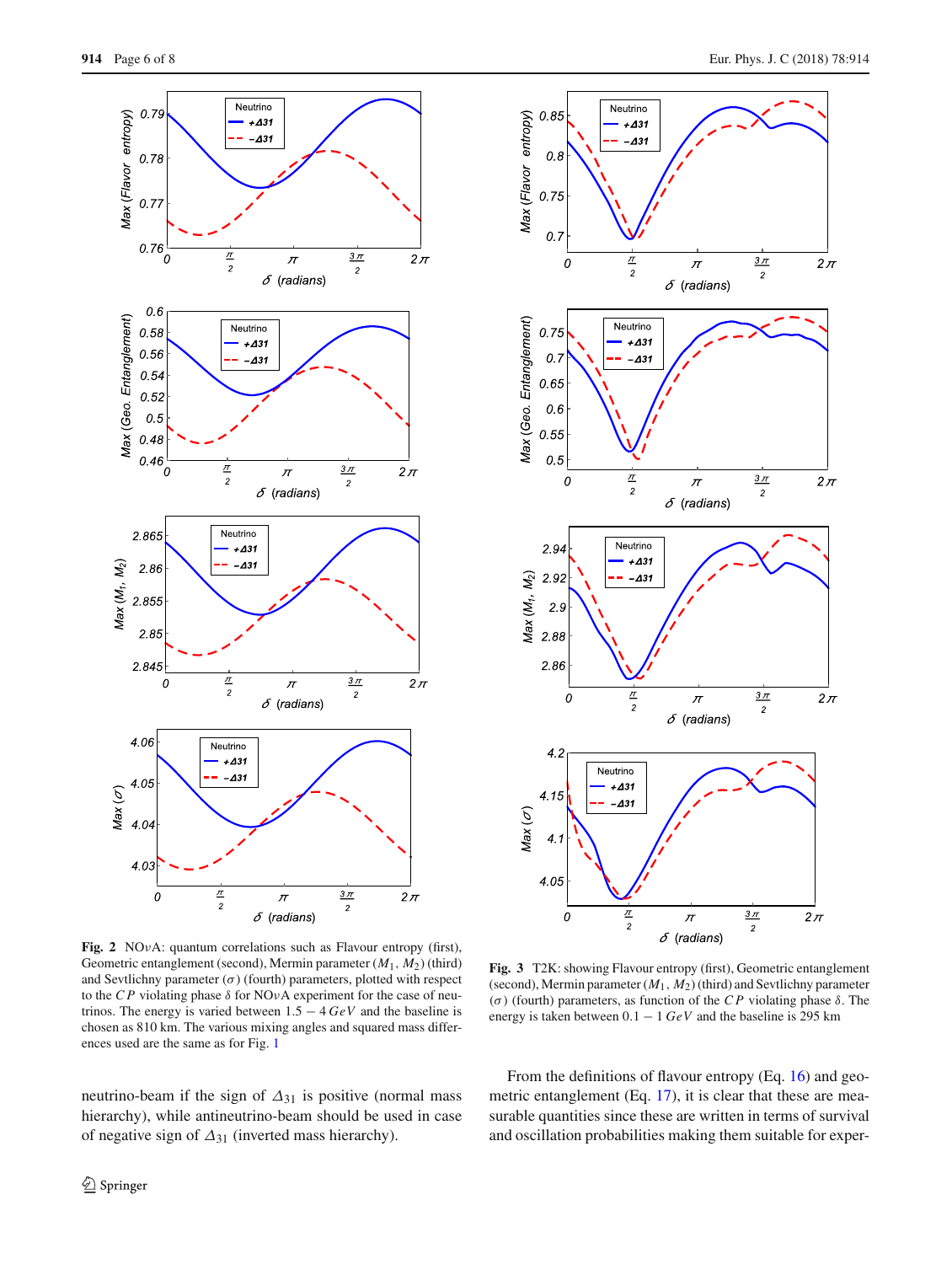imental verification. Expressing the Mermin and Svetlichny parameters in terms of measurable quantities is nontrivial here. However, guided by the previous work [\[17](#page-6-16)], the measures of quantum correlations viz. Bell-CHSH inequality, teleportation fidelity and geometric discord have been expressed in terms of survival and transition probabilities for two flavour neutrino-system. It could be envisaged that such an exercise, though complicated, could be carried out for the three flavour case.

## <span id="page-6-19"></span>**5 Conclusion**

Different facets of nonclassicality have been investigated for the neutrino system by considering the three flavour scenario of neutrino oscillation. The matter effects are included in order to carry out the analysis in the context of the ongoing neutrino experiment NOνA and T2K and also for the future experiment DUNE. The analysis is carried out by considering both neutrino and antineutrino beams for the experiments. The quantum correlations show sensitivity to the neutrino mass hierarchy, i.e. the sign of  $\Delta_{31}$ . It is a general feature displayed by all the correlations that the sensitivity to the mass hierarchy becomes more prominent for the high energy and long baseline experiment like DUNE compared to NOνA and T2K experiments. The results also suggest that in order to probe the various measures of nonclassicality in neutrino sector, one must use neutrino beam for the positive sign of  $\Delta_{31}$  and an antineutrino beam otherwise.

**Acknowledgements** We acknowledge useful discussions with B.C. Hiesmayr and G. Guarnieri. This work is partially supported by DST India-BMWfW Austria Project Based Personnel Exchange Programme for 2017-2018. SB acknowledges partial financial support from Project no. 03 (1369)/16/EMR-II, funded by the Council of Scientific & Industrial Research, New Delhi.

**Open Access** This article is distributed under the terms of the Creative Commons Attribution 4.0 International License [\(http://creativecomm](http://creativecommons.org/licenses/by/4.0/) [ons.org/licenses/by/4.0/\)](http://creativecommons.org/licenses/by/4.0/), which permits unrestricted use, distribution, and reproduction in any medium, provided you give appropriate credit to the original author(s) and the source, provide a link to the Creative Commons license, and indicate if changes were made. Funded by SCOAP<sup>3</sup>.

#### **References**

- <span id="page-6-0"></span>1. R. Horodecki, P. Horodecki, M. Horodecki, K. Horodecki, Rev. Mod. Phys. **81**, 865 (2009). [https://doi.org/10.1103/RevModPhys.](https://doi.org/10.1103/RevModPhys.81.865) [81.865](https://doi.org/10.1103/RevModPhys.81.865)
- <span id="page-6-1"></span>2. D. Cavalcanti, P. Skrzypczyk, Rep. Prog. Phys. **80**, 024001 (2017)
- <span id="page-6-2"></span>3. N. Brunner, D. Cavalcanti, S. Pironio, V. Scarani, S. Wehner, Rev.
- Mod. Phys. **86**, 419 (2014) 4. H. Ollivier, W.H. Zurek, Phys. Rev. Lett. **88**, 017901 (2001)
- <span id="page-6-4"></span><span id="page-6-3"></span>5. A.J. Leggett, A. Garg, Phys. Rev. Lett. **54**, 857 (1985)
- <span id="page-6-5"></span>6. C. Emary, N. Lambert, F. Nori, Rep. Prog. Phys. **77**, 016001 (2013)
- <span id="page-6-6"></span>7. A. Aspect, P. Grangier, G. Roger, Phys. Rev. Lett. **47**, 460 (1981)
- 8. W. Tittel, J. Brendel, B. Gisin, T. Herzog, H. Zbinden, N. Gisin, Phys. Rev. A **57**, 3229 (1998)
- 9. B. Lanyon, P. Jurcevic, C. Hempel, M. Gessner, V. Vedral, R. Blatt, C. Roos, Phys. Rev. Lett. **111**, 100504 (2013)
- <span id="page-6-7"></span>10. I. Chakrabarty, S. Banerjee, N. Siddharth, Quantum Inf. Comput. **11**, 0541 (2011)
- <span id="page-6-8"></span>11. P. Caban, J. Rembielinski, K.A. Smolinski, Z. Walczak, M. Wlodarczyk, Phys. Lett. A **357**, 6 (2006)
- 12. A. Bramon, G. Garbarino, R. Escribano, Frascati Phys. Ser. **43**, 217 (2007)
- 13. B.C. Hiesmayr, Eur. Phys. J. C **50**, 73 (2007)
- <span id="page-6-15"></span>14. M. Blasone, F. Dell'Anno, S. De Siena, F. Illuminati, Eur. Lett. **85**, 50002 (2009)
- 15. M. Blasone, F. Dell'Anno, S. De Siena, F. Illuminati, EPL **112**, 20007 (2015)
- 16. N. Nikitin, V. Sotnikov, K. Toms, Phys. Rev. D **92**, 016008 (2015)
- <span id="page-6-16"></span>17. A.K. Alok, S. Banerjee, S.U. Sankar, Nucl. Phys. B **909**, 65 (2016)
- <span id="page-6-17"></span>18. S. Banerjee, A.K. Alok, R. Srikanth, B.C. Hiesmayr, Eur. Phys. J. C **75**, 487 (2015)
- 19. S. Banerjee, A.K. Alok, R. MacKenzie, Eur. Phys. J. Plus **131**, 129 (2016)
- 20. J. Naikoo, A.K. Alok, S. Banerjee, S.U. Sankar, G. Guarnieri, B.C. Hiesmayr (2017). [arXiv:1710.05562](http://arxiv.org/abs/1710.05562) [hep-ph]
- 21. A. Cervera-Lierta, J.I. Latorre, J. Rojo, L. Rottoli, SciPost Phys. **3**, 036 (2017)
- 22. B.O. Kerbikov, Nucl. Phys. A **975**, 59 (2018)
- 23. J. Naikoo, A.K. Alok, S. Banerjee, Phys. Rev. D **97**, 053008 (2018)
- <span id="page-6-9"></span>24. M. Richter-Laskowska, M. ÅA˛obejko, J. Dajka, New J. Phys. **20**, 063040 (2018)
- <span id="page-6-10"></span>25. P. Zanardi, Phys. Rev. A **65**, 042101 (2002)
- 26. S. Van Enk, Phys. Rev. A **72**, 064306 (2005)
- <span id="page-6-11"></span>27. M.O.T. Cunha, J.A. Dunningham, V. Vedral, in *Proceedings of the Royal Society London Series A*, Vol. 463 (The Royal Society, 2007) pp. 2277–2286
- <span id="page-6-12"></span>28. E. Lombardi, F. Sciarrino, S. Popescu, F. De Martini, Phys. Rev. Lett. **88**, 070402 (2002)
- 29. A.I. Lvovsky, H. Hansen, T. Aichele, O. Benson, J. Mlynek, S. Schiller, Phys. Rev. Lett. **87**, 050402 (2001)
- <span id="page-6-13"></span>30. B. Hessmo, P. Usachev, H. Heydari, G. Björk, Phys. Rev. Lett. **92**, 180401 (2004)
- <span id="page-6-14"></span>31. J. Dunningham, V. Vedral, Phys. Rev. Lett. **99**, 180404 (2007)
- <span id="page-6-18"></span>32. C. Giunti, C.W. Kim, *Fundamentals of neutrino physics and astrophysics* (Oxford University Press, Oxford, 2007)
- <span id="page-6-20"></span>33. M. Blasone, F. Dell'Anno, S. De Siena, F. Illuminati, EPL (Europhys. Lett.) **106**, 30002 (2014)
- <span id="page-6-21"></span>34. M. Blasone, G. Vitiello, Ann. Phys. **244**, 283 (1995)
- <span id="page-6-22"></span>35. V.K. Ermilova, V.A. Tsarev, V.A. Chechin, ZhETF Pisma Redaktsiiu **43**, 353 (1986)
- 36. P. Krastev, A.Y. Smirnov, Phys. Lett. B **226**, 341 (1989)
- 37. S. Petcov, Phys. Lett. B **434**, 321 (1998)
- 38. E.K. Akhmedov, Nucl. Phys. B **542**, 3 (1999)
- 39. M. Freund, T. Ohlsson, Mod. Phys. Lett. A **15**, 867 (2000)
- 40. M. Freund, Nucl. Phys. **578**, 27 (2000)
- <span id="page-6-23"></span>41. K. Dick, M. Freund, P. Huber, M. Lindner, Nucl. Phys. B **598**, 543 (2001)
- <span id="page-6-24"></span>42. T. Ohlsson, H. Snellman, J. Math. Phys. **41**, 2768 (2000)
- <span id="page-6-25"></span>43. T. Ohlsson, H. Snellman, Phys. Lett. B **474**, 153 (2000)
- <span id="page-6-26"></span>44. K. Abe, J. Adam, H. Aihara, T. Akiri, C. Andreopoulos, S. Aoki, A. Ariga, T. Ariga, S. Assylbekov, D. Autiero, Phys. Rev. Lett. **112**, 181801 (2014)
- <span id="page-6-27"></span>45. K. Abe, J. Adam, H. Aihara, T. Akiri, C. Andreopoulos, S. Aoki, A. Ariga, T. Ariga, S. Assylbekov, D. Autiero, Phys. Rev. Lett. **111**, 211803 (2013)
- <span id="page-6-28"></span>46. R. Patterson, Nucl. Phys. B Proc. Suppl. **235**, 151 (2013)
- 47. M. Muether, Nucl. Phys. B Proc. Suppl. **237**, 135 (2013)